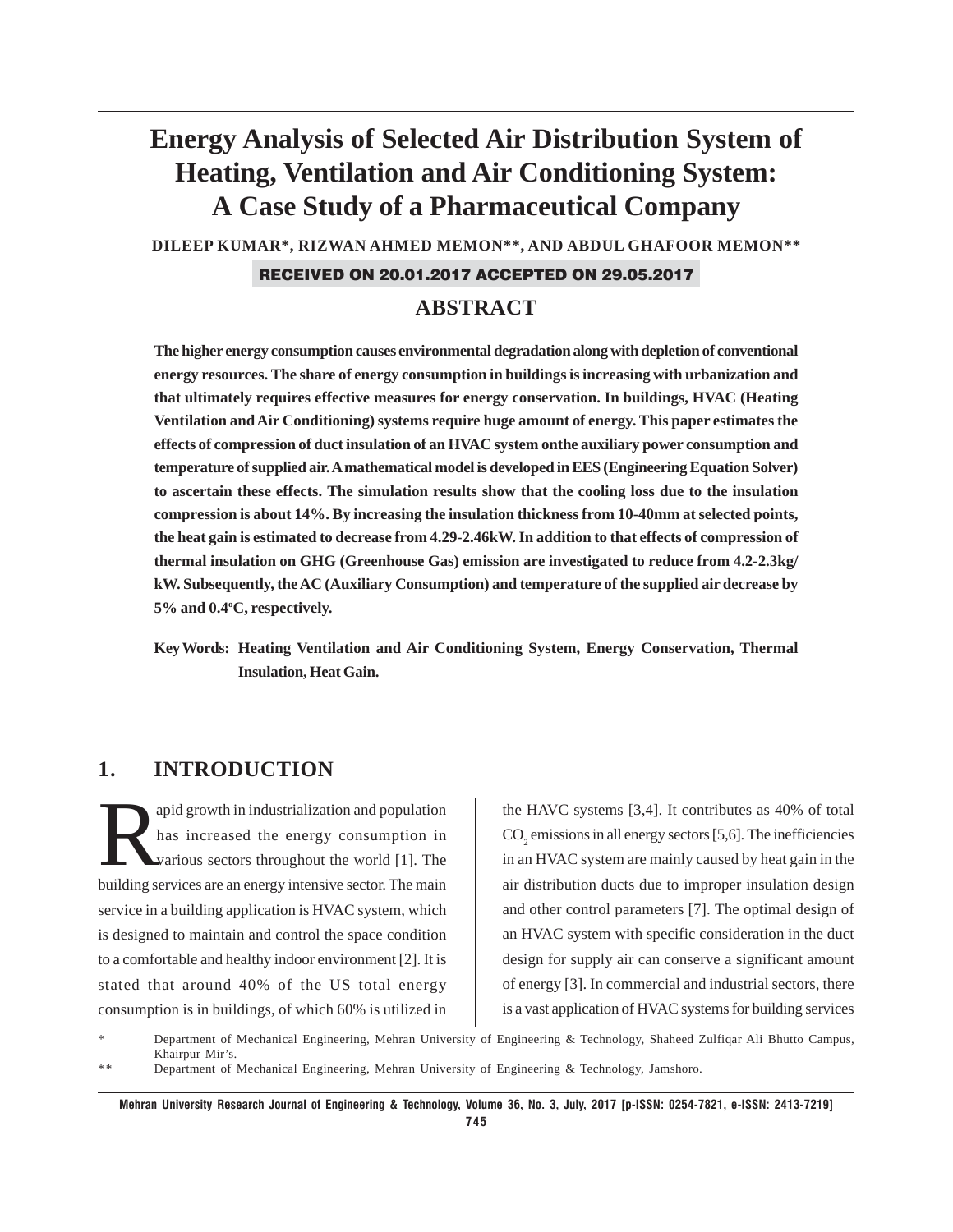and industrial processes. Therefore, optimal design of duct is crucial for energy savings in these sectors which ultimately led to a lower environmental impact and energy costs. Numerous researchers have conducted energy and cost based analyses of different duct systems [8-10]. The energy consumption data of building shows that there is a great potential of energy savings through effective thermal protection. The effectiveness of thermal performance of an HVAC system reduces the fuel consumption and environmental pollution as well [9]. The economical and optimal thickness of insulation is a function of design, operation and economic parameters of air distribution system [11]. The economical and optimum insulation thickness considers the initial cost incurred on the insulation plus cost saved in terms of energy savings during the expected lifetime of system [12].

The concept of degree-time is mostly used to calculate the thickness of thermal insulation along with its material. It is considered as simplest method mostly employed under static conditions. The economic analysis is carried out to determine the insulation thickness for different piping network used to transport oil in an industry. Their analysis was based on non-linear cost functions i.e. initial cost of material and annual energy savings. Rockwool and calcium silicate was used as insulation material, nominal size of piping was chosen between 0.1-0.273mm and working fluid was superheated steam, crude oil and 300 different distillates were considered along with constant convective heat transfer coefficient [13].The computer code is generated by Oztürk, and Karabay [14] to determine the optimum insulation thickness and size of the pipe. The developed computer code uses thermoeconomic parameters to determine exergy destruction of piping network. The control theory approach and steepest descent method was used to determine the optimum insulation thickness for a circular pipe. In this analysis, thermal conductivity of material was constant, whereas bulk fluid temperature inside the pipe and surrounding

was varied [15]. Soponpongpipat et. al. [16] estimated optimum insulation thickness wrapped on HVAC duct varying convective heat transfer coefficient inside and outside the duct. In this analysis galvanized steel duct of 0.5m diameter with two different insulation material i.e. rubber and fiberglass were selected. From obtained results it is concluded the optimum thickness of insulation is independent of convective heat transfer coefficient of duct but energy savings is susceptible to it. Kecebas et. al. [17] calculated optimum insulation thickness, energy savings for a period of 10 years and payback period of five different pipe sections using four different energy sources in the city of Afyonkarahisar, Turkey.

HVAC system equipment such as pump, fan and compressors are known as auxiliary equipment. Although in most engineering analysis, AC of HVAC system is overlooked. In commercial buildings both fan and pump accounts for around 25% of its total energy consumption [18].Korolija et. al. [20] presented AC of different HVAC system types used in office building. It was noted that all air systems have higher values of AC than that for airwater systems because of higher reversible work consumption in fan. The maximum AC occurs in constant air volume flow system, whereas a minimum value occurs in the chilled ceiling system. The AC of variable air volume flow systemshalf as much as of constant air volume flow system [5,20]. Notably, recent research showed that variable air volume flow system has a great potential of fan energy saving. It is reported that around 0.65kW of electricity is consumed by various auxiliary equipment of HVAC system per ton of cooling load [18].There have been considerable improvement measures to reduce energy consumption of chiller and compressor. In this regard centrifugal chiller efficiency is enhanced by 34% i.e. from CoP (Coefficient of Performance) of 4.24-5.67 (0.83-0.62kW/ton) [21]. The GHG emission results from HVAC system energy consumption are approximately 0.97 kg/kW [22].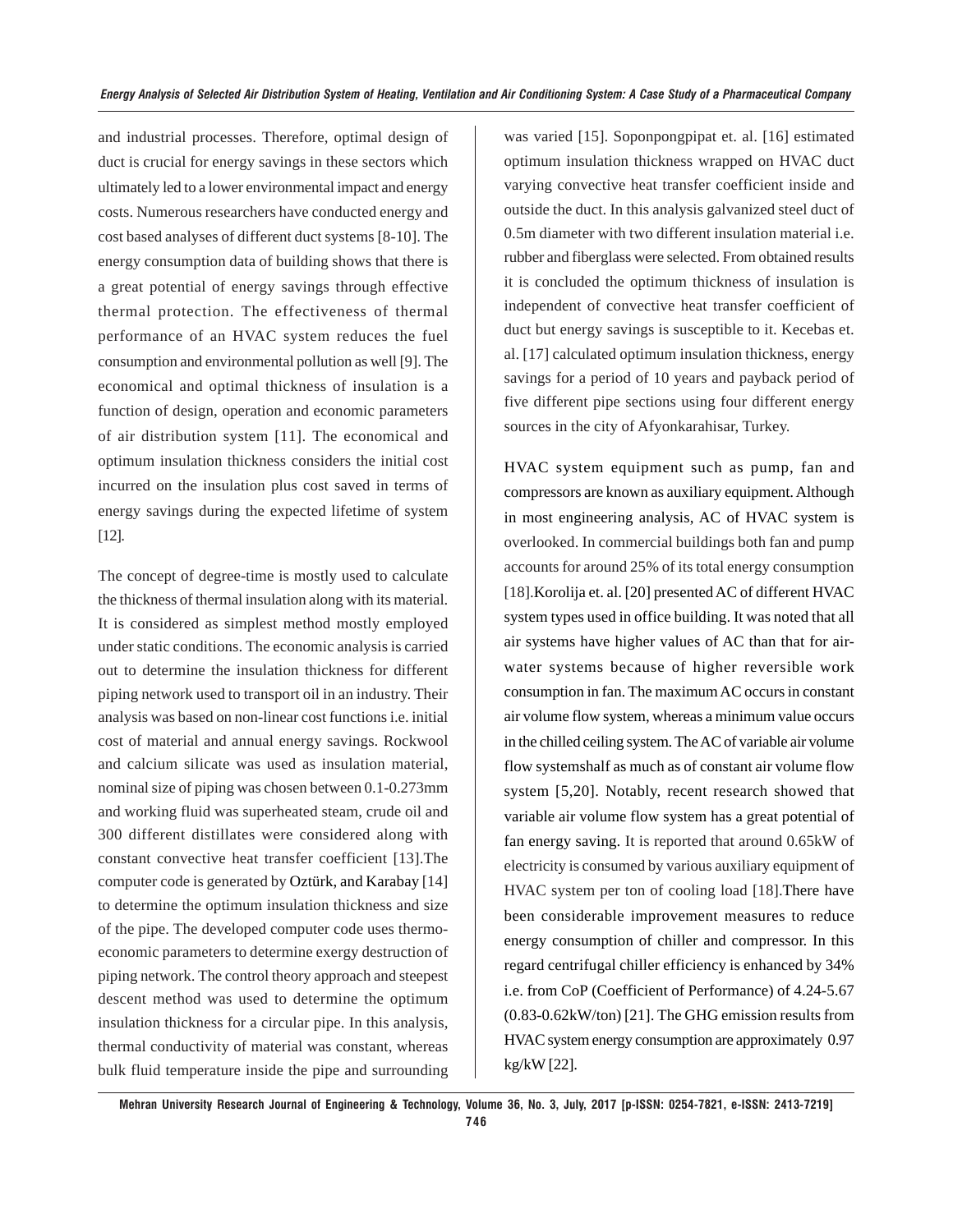### **2. PROBLEM STATEMENT**

The function of duct in air distribution system is to transport specific amount of fresh outdoor air, return air, conditioned, supply and exhaust air to or from the conditioned space through space diffusion devices.In order to maintain the specified load of conditioned space and for quiet distribution of air, the velocity of air is limited, sound absorbing material is incorporated and flow obstruction are subsided. The major inefficiency in the air duct operation arises from compression of the insulation material wrapped around it for reducing the heat gain by the conditioned air. In this paper, energy analysis is performed on an HVAC air duct system, working in Novartis pharmaceutical company, Pakistan. It is clear from Fig. 1 that compression of thermal insulation reduces thickness of insulation at corner, bracing and joint of the duct. Thus, it enhances heat transfer to/from the duct.

## **3. METHODOLOGY**

In order to estimate the effects of compression of thermal insulation at selected points of the duct,an HVAC system ofthe pharmaceutical company is chosen. Firstly, the preliminary data regarding design and operating parameters are collected, which is followed by the development of a mathematical model of air distribution system of the HVAC system using EES software. The model is simulated to analyze the impacts of insulation thickness on heat gain by the duct chilled air. The insulation thickness at the point of compression, duct sheet, mild steel joint and bracing reduce the heat gain byincreasing the value of thermal resistance. In addition to that convective heat transfer coefficient inside and outside the duct reduces heat gain by enhancing convective resistance. Therefore, in this simulation only insulation thickness is varied to estimate its effect on the heat gain, exit temperature, AC and  $\mathrm{CO}_2$  emission while others parameters are unchanged.

# **4. SELECTED AIR DISTRIBUTON SYSTEM**

The schematic view of selected air distribution system for the HVAC system under study is illustrated in Fig. 2. The air distribution system has been divided among five distribution portions i.e. A, B, C, D and E. The portion A having length  $L_{\lambda}$  is connecting the air handling unit with different branches of supply air duct. The conditioned air is distributed to portion B having length  $L_B$  and C having



*FIG. 1. THERMAL INSULATION COMPRESSION AT SELECTED POINTS OF THE DUCT [23]*

**Mehran University Research Journal of Engineering & Technology, Volume 36, No. 3, July, 2017 [p-ISSN: 0254-7821, e-ISSN: 2413-7219] 747**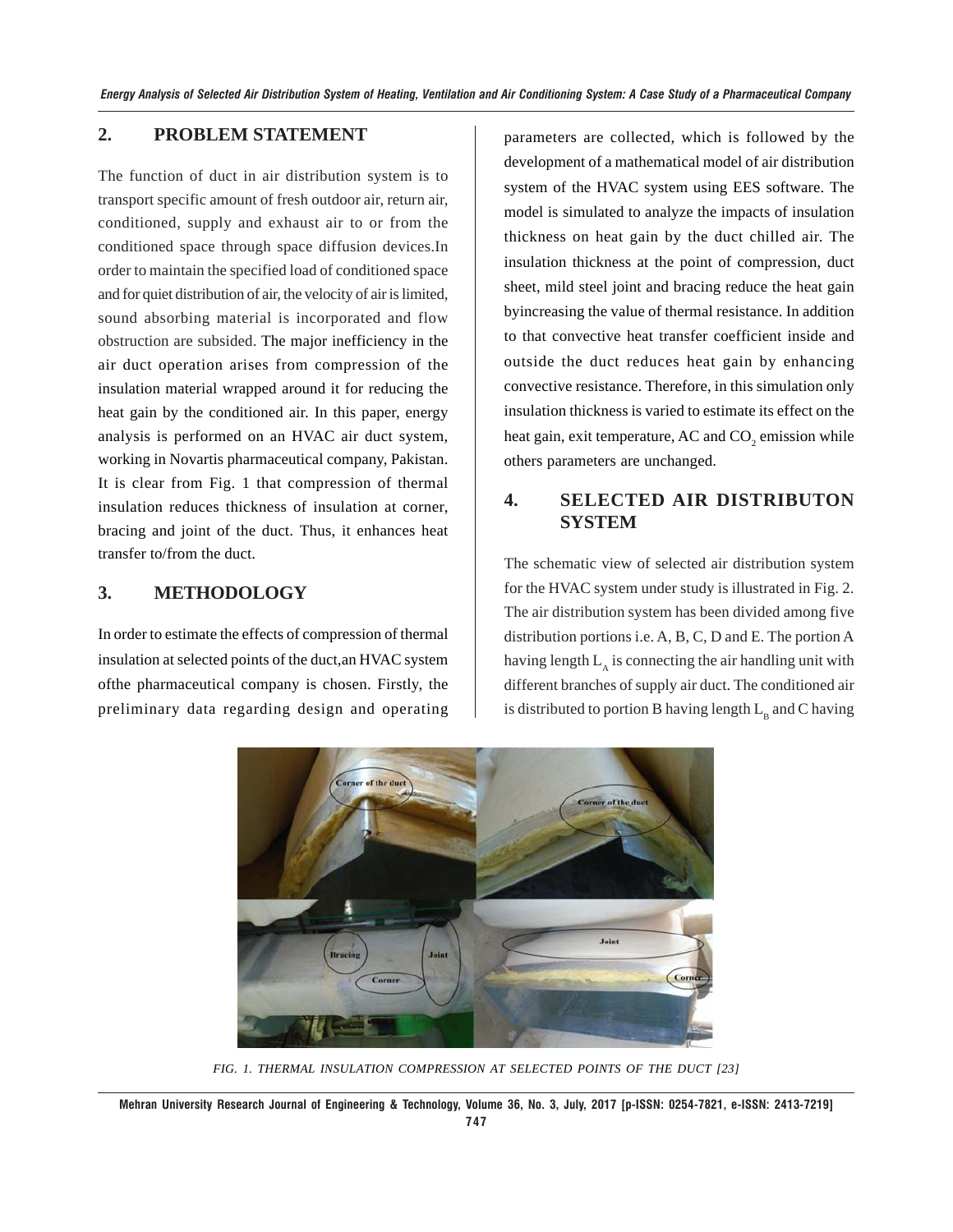length  $L_c$ . The portion C supplies conditioned air to Zone-I while conditioned air through B is further divided into two branches D having length  $L_p$  and E having length  $L_p$ . The branches of portion B supplies air to Zone-II. The cooling load of Zone-II is greater than Zone-I therefore, conditioned air is supplied with two branches in Zone-II and with one in Zone-I.

The design parameters of the duct are illustrated in Fig. 3 and Table 1. The length, width and height of the duct are represented with L, W and H. The thickness of the transverse joint i.e. projected part is  $t_{\text{s}}$  and  $t_{\text{t}}$  is the horizontal dimension of the joint. The thickness of the galvanized

steel sheet and insulation is represented by  $t_{\text{sheet}}$  and  $t_{\text{ins}}$ respectively, whereas thickness of the insulation at selected points of the duct is denoted with  $t_{comp}$ . The corresponding design and thermo-physical parameters are given in Tables 1-2 and Fig. 3, respectively [23].

The design and operating parameters of air distribution system are obtained from Novartis pharma Pvt. Ltd. with portable digital hygrometer, portable digital anemometer and pressure transducers as given in Table 2. The value of density, specific heat, kinematic viscosity, Prandtl number and thermal conductivity of conditioned air inside the duct are obtained by using EES.



*FIG. 2. SCHEMATIC LAYOUT OF SIMPLE AIR-DISTRIBUTION SYSTEM [23]*



*FIG. 3. DESIGN PARAMETERS OF THE DUCT AND INSULATION MATERIAL*

**Mehran University Research Journal of Engineering & Technology, Volume 36, No. 3, July, 2017 [p-ISSN: 0254-7821, e-ISSN: 2413-7219]**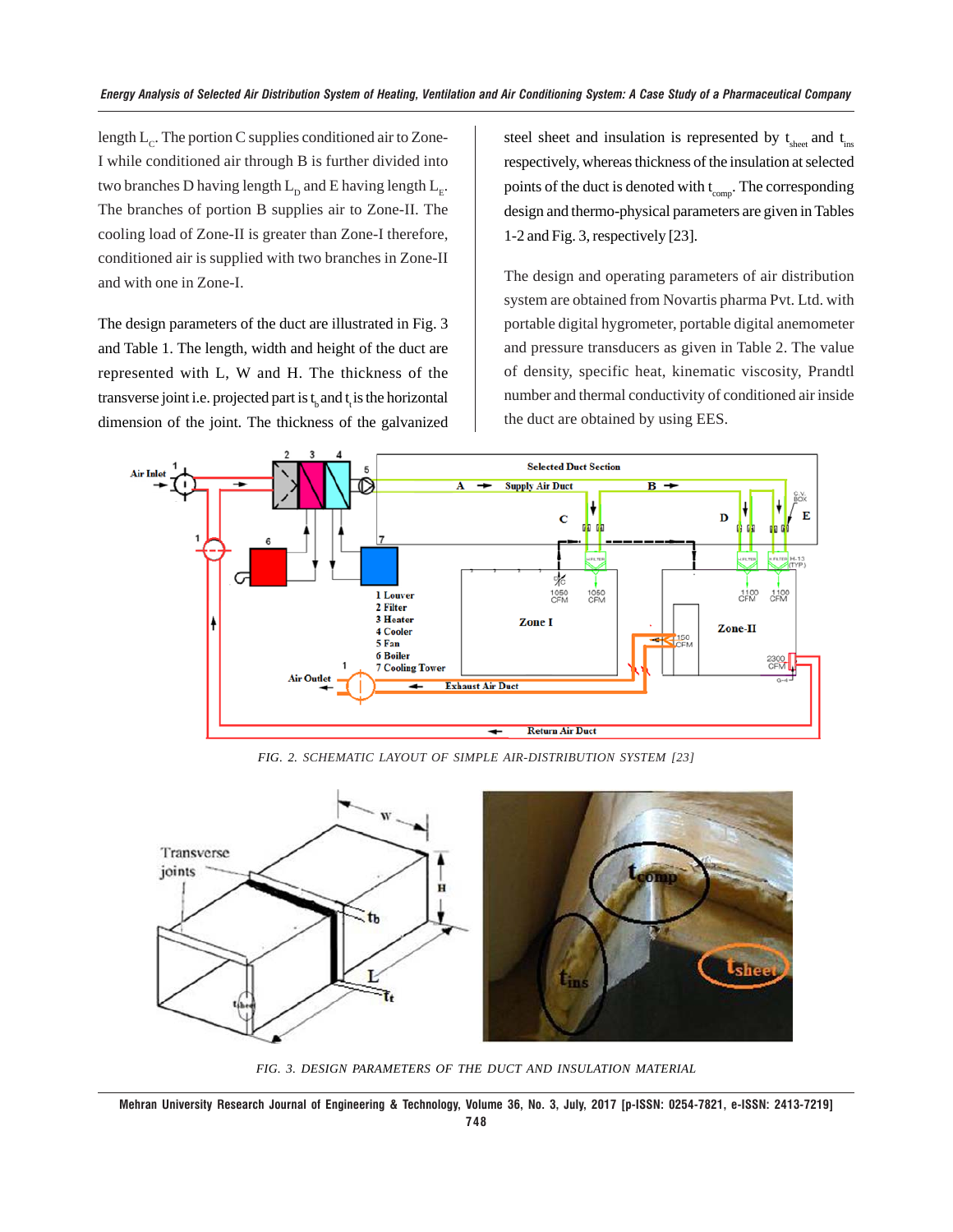### **5. ASSUMPTIONS**

In order to evaluate the performance of the selected air distribution system, a mathematical model has been developed with the following simplified assumptions:

- (a) Steady state conditions are considered.
- (b) Uniform heat gain occurs throughout the duct.
- (c) Temperature of the surrounding of duct is assumed as  $T_a = 303K [23,24]$ .
- (d) Convective heat transfer coefficient of surrounding air is considered as  $h_0$ =10 W/m<sup>2</sup>.K [14].
- (e) Thermal conductivity of galvanized steel sheet is 18.18 W/m.K and mild steel angle joint is 54 W/m.K [25].
- (f) The medium pressure duct design has been considered.
- (g) The volume flow rate of the selected air distribution system is around 3250 CFM (Cubic Foot per Minute) and its cooling capacity is 8.76 tons.

### **6. MATHEMATICAL MODEL**

Two basic laws, i.e. conservation of mass and conservation of energy along with different heat transfer concepts have been used to model air distribution system of the HVAC system [2]. These model equations are given below.

Air Mass Flow Rate

$$
\dot{m}_A = \dot{m}_{air} = \dot{m}_C + \dot{m}_B
$$
  
\n
$$
\dot{m}_B = \dot{m}_D + \dot{m}_E
$$
\n(1)

| Duct Dimensions |       |      |        |               |                        |              |      |                |                |
|-----------------|-------|------|--------|---------------|------------------------|--------------|------|----------------|----------------|
| Notation        | Width | W(m) | Height | Thickness     |                        |              |      |                |                |
|                 |       |      |        | sheet<br>(mm) | $\mathbf{m}$ s<br>(mm) | comp<br>(mm) | (mm) | (mm)           | Schedule No.   |
| A               | 1.2   | 0.3  | 1.38   | 8.5           | 38                     | 19           | 3    | $\overline{4}$ | 6              |
| B               | 1.1   | 0.3  | 0.31   | 8.5           | 38                     | 19           | 3    | $\overline{4}$ | 2              |
| $\mathsf{C}$    | 0.4   | 0.3  | 17.22  | 7.0           | 38                     | 19           | 3    | 2.5            | 51             |
| D               | 0.4   | 0.3  | 11.43  | 7.0           | 38                     | 19           | 3    | 2.5            | 34             |
| E               | 0.4   | 0.3  | 13.41  | 7.0           | 38                     | 19           | 3    | 2.5            | $\overline{4}$ |

#### **TABLE 1. DESIGN PARAMETERS OF THE DUCT**

#### **TABLE 2. DESIGN AND OPERATING PARAMETERS**

| Portion       | <b>Mass</b><br>(m)<br>kg/s | Average<br>Pressure<br>$(P_{avg})$ (kPa) | Average<br>Temperature<br>$(T_{\mathrm{avg}})$ K | Specific Heat<br>$(\rho)$<br>(m <sup>3</sup> /kg) | Specific Heat<br>$(c_{n})$<br>(kJ/kg.K) | Kinematic<br><b>Viscosity</b><br>(v)<br>(cm2/sec) | Prandtl<br>Number<br>$(Pr)(-)$ | Thermal Conductivity |                      |
|---------------|----------------------------|------------------------------------------|--------------------------------------------------|---------------------------------------------------|-----------------------------------------|---------------------------------------------------|--------------------------------|----------------------|----------------------|
|               |                            |                                          |                                                  |                                                   |                                         |                                                   |                                | $K_{sa}$<br>(W/m K)  | $K_{ins}$<br>(W/m K) |
| А             | 1.531                      | 102.32                                   | 293                                              | 1.652                                             | 1.014                                   | 0.1105                                            | 0.7293                         | 0.0251               | 0.0376               |
| B             | 1.038                      | 102.22                                   | 293                                              | 1.650                                             | 1.014                                   | 0.1106                                            | 0.7293                         | 0.0251               | 0.0376               |
| $\mathcal{C}$ | 0.495                      | 101.81                                   | 294                                              | 1.649                                             | 1.016                                   | 0.1107                                            | 0.7292                         | 0.0252               | 0.0377               |
| D             | 0.519                      | 101.43                                   | 294                                              | 1.644                                             | 1.015                                   | 0.1114                                            | 0.7290                         | 0.0252               | 0.0379               |
| E             | 0.519                      | 101.46                                   | 294                                              | 1.644                                             | 1.015                                   | 0.1114                                            | 0.7290                         | 0.0252               | 0.0379               |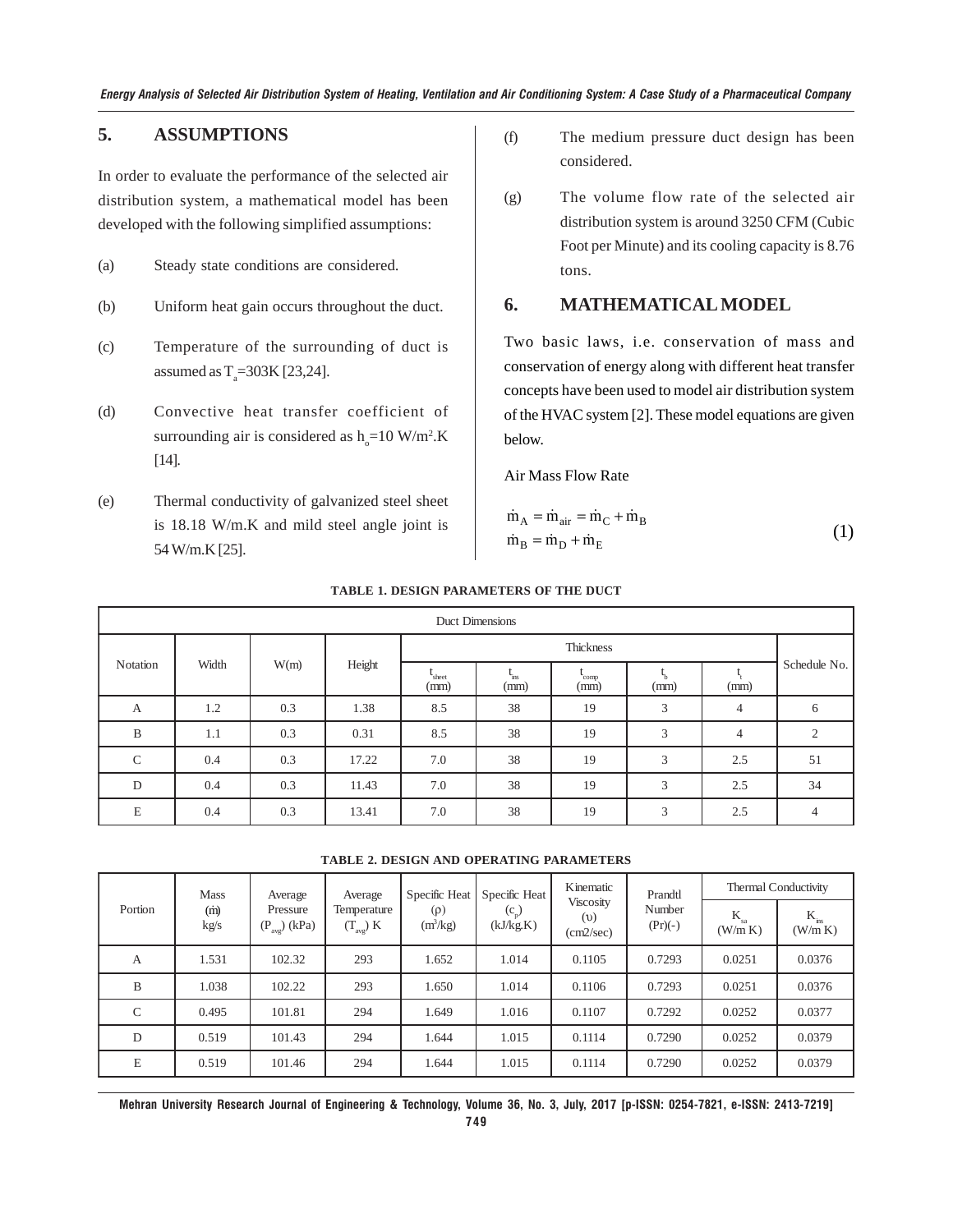#### Cooling Loss

$$
\dot{Q}_{_T} = \dot{m}_{_A}\big(Z_{_e} - Z_{_i}\big)_A + \dot{m}_{_B}\big(Z_{_e} - Z_{_i}\big)_B + \dot{m}_{_C}\big(Z_{_e} - Z_{_i}\big)_C + \dot{m}_{_D}\big(Z_{_e} - Z_{_i}\big)_D + \dot{m}_{_E}\big(Z_{_e} - Z_{_i}\big)_E \qquad \textbf{(2)}
$$

Heat Gain [26,27]

$$
\dot{Q} = UA_s \left( T_a - Z_{avg} \right) \tag{3}
$$

overall heat transfer coefficient [26,27]

$$
U = \sum \frac{1}{R} \tag{4}
$$

Thermal resistance without insulation compression

$$
R_1 = y \left( \frac{\ln \left( \frac{r_3}{r_2} \right)}{2\pi L_s K_{ins}} + \frac{1}{h_o A_{s,outer}} \right)
$$
 (5)

Thermal resistance at corner

$$
R_2 = z \left( \frac{\ln \left( \frac{r_{3,C}}{r_2} \right)}{2\pi L_s K_{ins}} + \frac{1}{h_o A_{s,outer}} \right)
$$
 (6)

Surface without insulation compression

$$
y = \frac{2\pi (r_h + t_{sheet})}{2\pi (r_h + t_{sheet} + t_{comp})}
$$
(7)

Surface insulation compression at corner

$$
z = \frac{2\pi}{2\pi (r_h + t_{sheet} + t_{comp})}
$$
 (8)

Thermal resistance without bracing and tip

$$
R_{s} = \left(\frac{1}{h_{1}A_{inner}} + \frac{\ln\left(\frac{r_{2}}{r_{1}}\right)}{2\pi L_{s}K_{sheet}}\right) + \frac{R_{1}R_{2}}{R_{1} + R_{2}}
$$
(9)

Thermal resistance at bracing

$$
R_b = \left(\frac{1}{h_1 A_{inner}} + \frac{\ln\left(\frac{r_2}{r_1}\right)}{2\pi L_b K_{sheet}} + \frac{\ln\left(\frac{r_{3,t}}{r_2}\right)}{2\pi L_b K_b} + \frac{\ln\left(\frac{r_{4,t}}{r_{3,b}}\right)}{2\pi L_b K_{ins}} + \frac{1}{A_o A_{b,outer}}\right) \tag{10}
$$

Thermal resistance at tip

$$
R_{t} = \left(\frac{1}{h_{1}A_{inner}} + \frac{\ln\left(\frac{r_{2}}{r_{1}}\right)}{2\pi L_{t}K_{sheet}} + \frac{\ln\left(\frac{r_{3,t}}{r_{2}}\right)}{2\pi L_{t}K_{t}} + \frac{\ln\left(\frac{r_{4,t}}{r_{3,b}}\right)}{2\pi L_{t}K_{ins}} + \frac{1}{A_{o}A_{t,outer}}\right) \tag{11}
$$

Total thermal resistance[29]

$$
\sum \frac{1}{R} = \frac{1}{R_s} + \frac{1}{R_b} + \frac{1}{R_t}
$$
 (12)

Convective heat transfer coefficient of conditioned air [26-27]

$$
h_i = \frac{K_{sa}Nu}{D_h}
$$
 (13)

Hydraulic diameter [26-27]

$$
D_h = \frac{4A_c}{p}
$$
 (14)

Reynolds Number [26-27]

$$
Re = \frac{V_{air}D_h}{\vartheta} \tag{15}
$$

Nusselt number (Laminar) [26-27]

$$
Nu = 4.31\tag{16}
$$

Nusselt number (turbulent flow)

$$
Nu = \frac{(F'_8)(Re - 1000)Pr}{(1 + 12.7(Pr^{2/3} - 1)\sqrt{F'_8})}
$$
(17)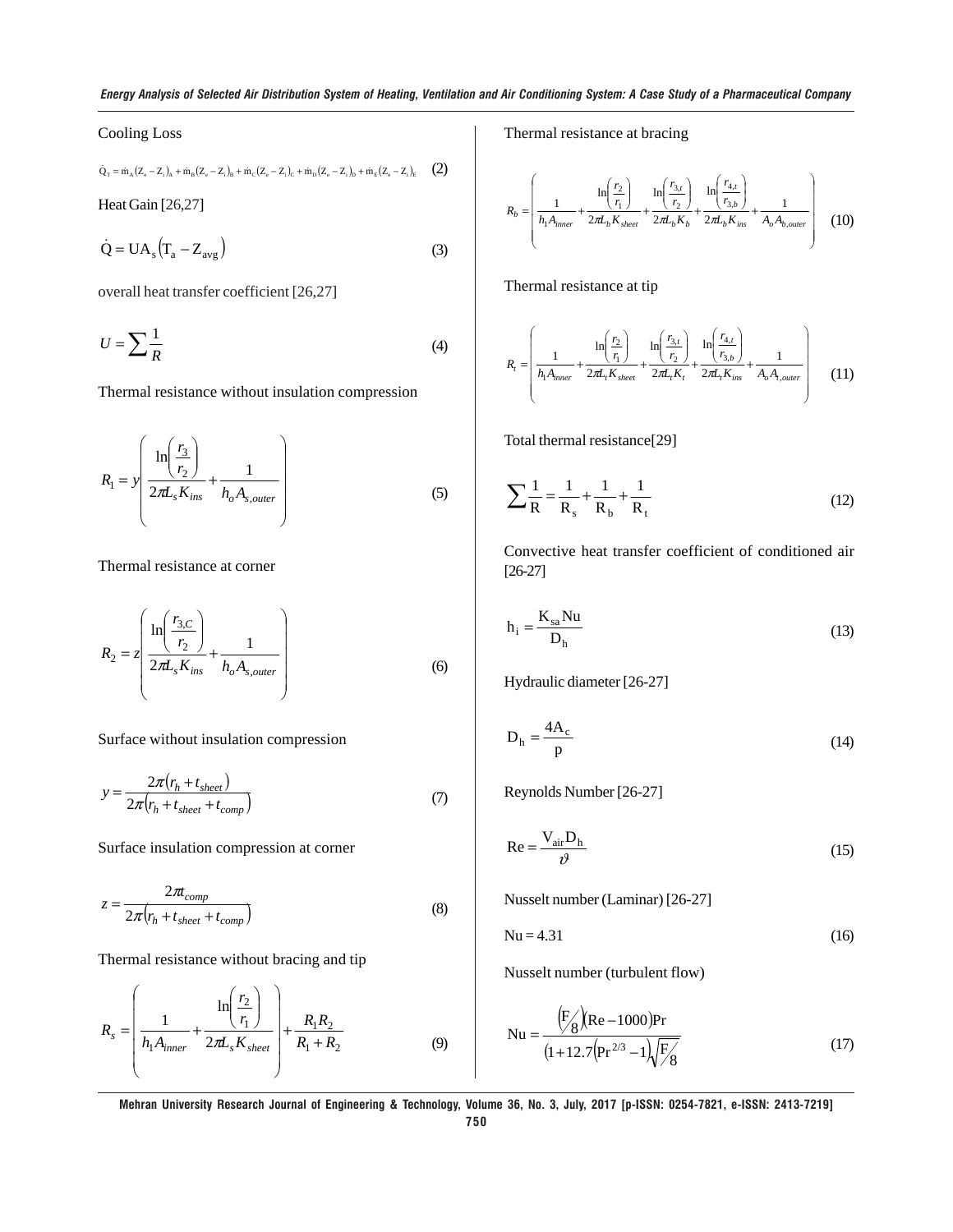Friction factor of conditioned air

$$
\frac{1}{\sqrt{F}} = -2.0 \log \left( \frac{\mathcal{E}_{D_h}}{3.7} + \frac{1}{\text{Re}\sqrt{F}} \right)
$$
(18)

Roughness of duct surface

$$
\varepsilon = \left(\frac{1.5 \times 10^{-4}}{D_h}\right) \tag{19}
$$

PCL (Percentage of Cooling Loss)

$$
PCL = \left(\frac{\dot{Q}}{\text{Capacity}}\right) * 100\tag{20}
$$

Auxiliary Consumption

 $W_{\text{aux}} = \mu_{\text{aux}} * \dot{Q}$  (21)

GHG emissions [22]

$$
\dot{m}_{CO_2} = \mu_{CO_2} * \dot{Q}
$$
  

$$
\mu_{CO_2} = 0.97 \frac{\text{kgCO}}{\text{kW}}
$$
 (22)

#### **7. MODEL VALIDATION**

The model is validated comparing the simulation results of heat gain with the measured quantities of heat gain, which is obtained from measured values of dry bulb temperature and relative humidity. The dry bulb temperature at the inlet and exit of the duct is measured with temperature gauge. The relative humidity is measured using a digital portable hygrometer. The enthalpy of is obtained using EES property function for mixture of air and water corresponding to measured value psychrometric properties. The measured psychometric properties are given in Table 3.

Fig. 4 exhibits a comparison of simulation and measured quantities of heat gain. The measured value of heat gain is obtained using the values of Table 3 in Equation (2) as shown in Fig. 4. The results show that the heat gain estimated from the developed mathematical model was around 4.29kW while that obtained from the measured values was around 4.52kW. This shows an average difference of less than 5.27% between the measured and model results.

| Portion       | $({}^{\circ}C)$ | Temperature       |        | Relative Humidity<br>$(\%)$ | Enthalpy<br>(kJ/kg) |             |  |
|---------------|-----------------|-------------------|--------|-----------------------------|---------------------|-------------|--|
|               | $T_{db,i}$      | $T_{_{\rm db,e}}$ | $\Phi$ | $\Phi$ <sub>0</sub>         | ⇁                   | $L_{\rm e}$ |  |
| А             | 18.00           | 18.08             | 45.23  | 45.15                       | 32.51               | 32.67       |  |
| B             | 18.08           | 18.10             | 45.15  | 44.26                       | 32.67               | 32.71       |  |
| $\mathcal{C}$ | 18.08           | 20.31             | 45.14  | 41.25                       | 32.67               | 36.14       |  |
| D             | 18.10           | 20.20             | 44.26  | 40.15                       | 32.71               | 35.03       |  |
| E             | 18.10           | 20.24             | 44.26  | 40.23                       | 32.71               | 35.24       |  |





*FIG. 4. COMPARISON BETWEEN SIMULATED AND MEASURED QUANTITY OF HEAT GAIN*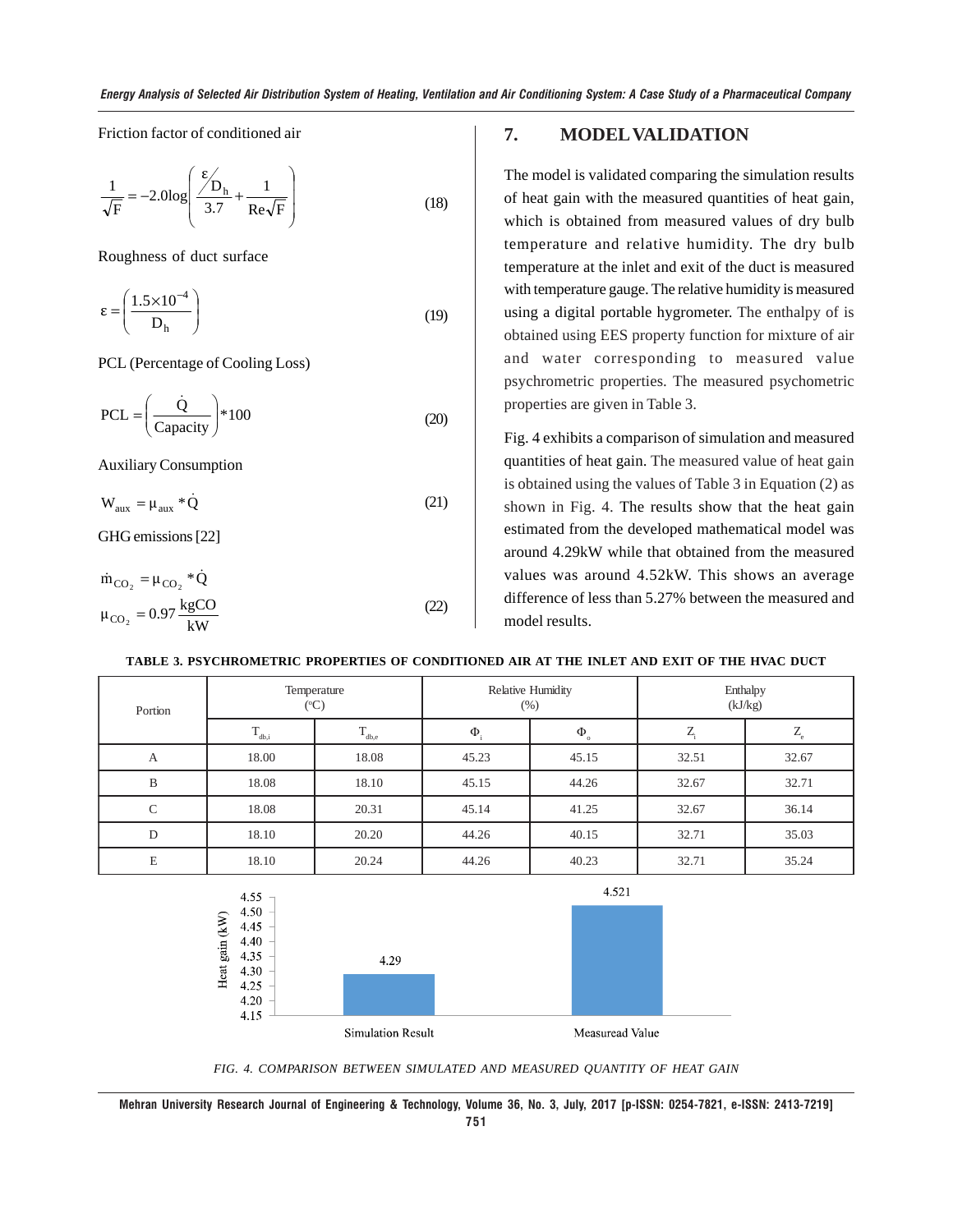#### **8. RESULTS AND DISCUSSION**

The effects of compression of thermal insulation on heat gain in different portions of SAD (Supply Air Duct), AC of HVAC system, GHG emission and supply air temperature are illustrated in Figs. 5-8.

# **8.1 Effect of Insulation Compression on Heat Gain in Different Portions of SAD**

Fig. 5 exhibits the effects of insulation thickness on heat gain in different sections of SAD. It is clear from Fig. 5 that increment in the insulation thickness decreases the heat gain.In particular, the heat transfer through duct portions C, D and E isaffected due to smaller crosssectional area but higher surface area. It is also evident that the heat gain reduces significantlyas the thickness of thermal insulation reduces to 40mm, afterword's effect is insignificant. The maximum heat gain is through section C that is around 1645W and minimum heat gain occurs in section B that is around 37.09W because section C has higher surface area due to larger length and smaller crosssectional area as compared to section B. However, sections D and E are of same cross sectional area but heat gain in section E is higher since the surface area of portion E is larger. The heat gain decreases from 214- 130W in section A, 37.09-21.5W in section B, 1645-973.5W

in section C, 1103-618.5W in section D and 1290-722.9W in section E. The total heat gain in all portions of SAD is reduced from 4.29-2.46kW increasing insulation thickness from 10-40mm at the point of compression.

# **8.2 Effect of Insulation Compression on AC of HVAC System**

The effect of compression of thermal insulation at selected points of the duct on auxiliary power consumption of HVAC system is demonstrated in Fig. 6, which indicates that auxiliary power consumption decreases as insulation thickness increases. The HVAC system under study has the cooling capacity of 8.76 tons, whereas it is estimated by that nearly 0.65 kW of auxiliary power needed for one ton refrigeration.

Machine used as an HVAC system [18]. Correspondingly, the total AC of the system under study is around 5.7 kW and total heat gain by the conditioned air is estimated to be 4.29kW at insulation thickness of 10 mm. Thus, the AC corresponding to its cooling loss due to compression of thermal insulation is 0.80kW/ton capacity. The consumption decreases as the insulation thickness increases, the diminution is significant during initial rise in the thickness. The AC may reduce to 0.46kW at 40 mm thickness, which is around 5% of the total AC of HVAC system.



*FIG. 5. EFFECTS OF INSULATION THICKNESS ON DIFFERENT PORTIONS OF SUPPLY AIR DUCT*

**Mehran University Research Journal of Engineering & Technology, Volume 36, No. 3, July, 2017 [p-ISSN: 0254-7821, e-ISSN: 2413-7219]**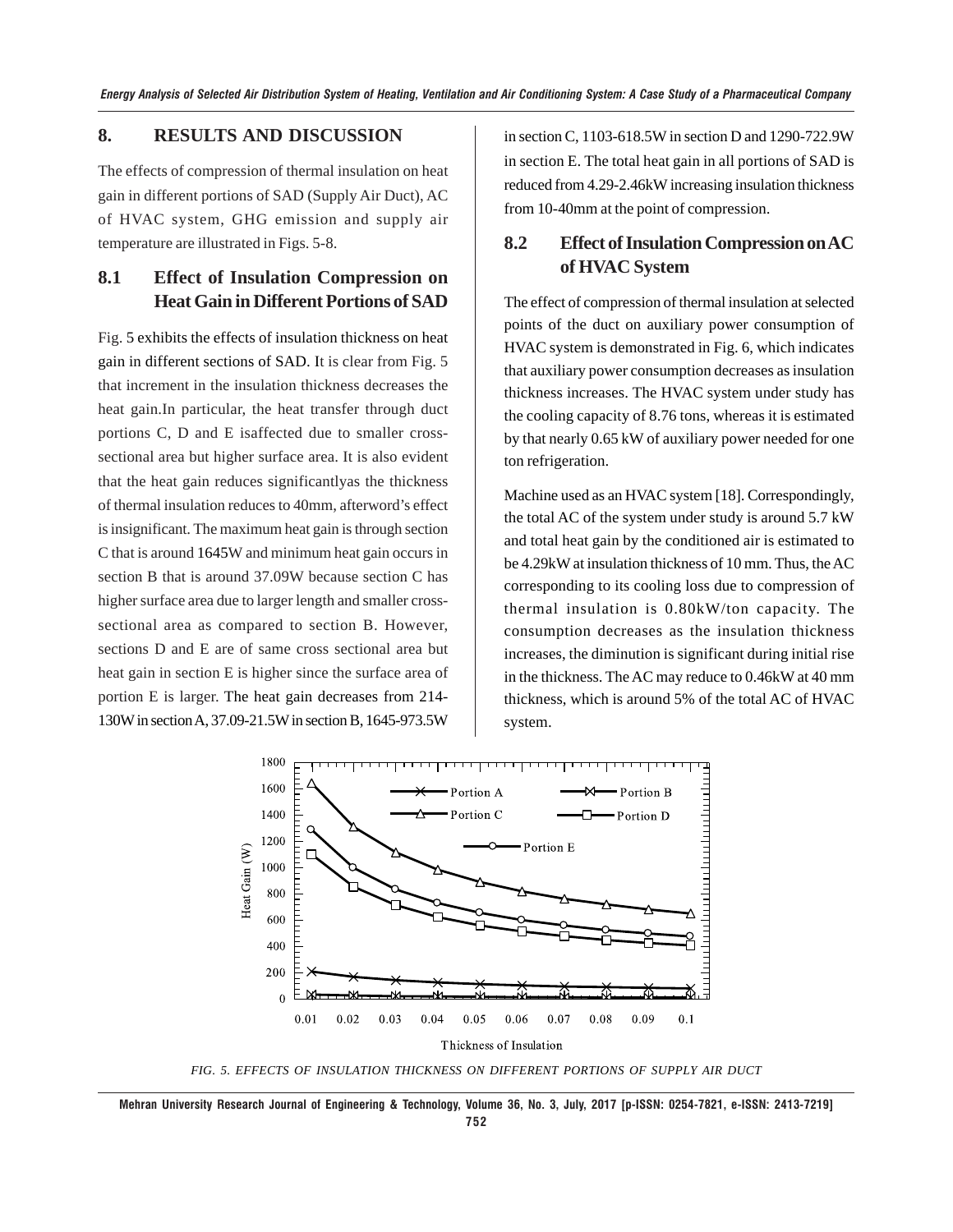### **8.3** Effect of Insulation Compression on CO<sub>2</sub> **Emission**

The GHG  $(CO_2)$  emission varies inversely with insulation thickness as demonstrated in Fig. 7. The variation is more significant during initial rise in the thickness. The  $CO<sub>2</sub>$ emission reduces from 4.2-2.3kg/kW by increasing the insulation thickness from 10-40mm at point of compression.

# **8.4 Effect of Insulation Compression on Dispensed Air Temperature**

**Fig. 8** exhibits variation in dispensed air temperature in different portions of the duct with respect to insulation thickness. According to Fig. 8 temperature decreases with an increase in the thickness in each portion due to reduction in the heat gain by conditioned air in the ducts. The reduction in temperature is significant in portions C, D and E since these portions have low air flow rates but great surface area. The trend in temperature variation for these portions is similar but highest temperature occurs in portion C which is due to the reason that it has largest surface exposure to the surrounding air. The heat gain into portions A and B is already low; therefore, impact of insulation thickness for these portions of the duct is insignificant.



*FIG. 6. EFFECT OF THERMAL INSULATION THICKNESS ON AUXILIARY CONSUMPTION*



FIG. 7. EFFECTS OF COMPRESSION OF THERMAL INSULATION ON CO<sub>2</sub> EMISSIONS

**Mehran University Research Journal of Engineering & Technology, Volume 36, No. 3, July, 2017 [p-ISSN: 0254-7821, e-ISSN: 2413-7219] 753**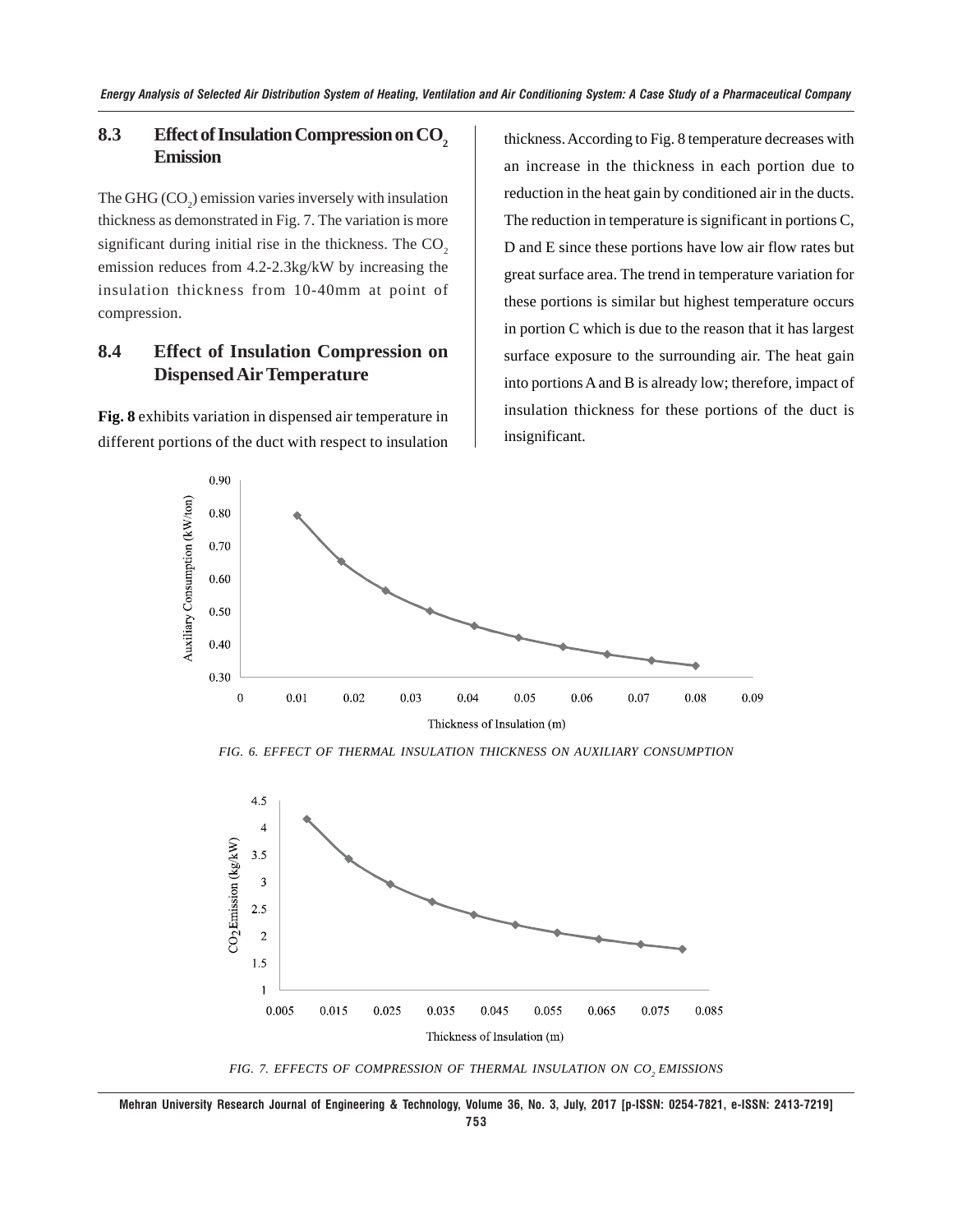

*FIG. 8. EFFECT OF INSULATION THICKNESS ON DISPENSED AIR TEMPERATURE IN DIFFERENT PORTIONS*

# **9. CONCLUSIONS**

Following results are concluded from this study:

- (i) The developed mathematical model is validated with cooling loss estimated using psychometric parameters of conditioned air with an error of 5.27%.
- (ii) The total heat gain from surrounding into the duct is reduced from 4.29-2.46kW by increasing insulation thickness from 10-40mm at selected points of the duct.
- (iii) The energy loss due to heat gain in selected air distribution system could be decreased from 14- 8% with optimum thickness i.e. around 6% of cooling load could be saved.
- (iv) The AC due to cooling loss in the selected air distribution system can be reduced from 0.80- 0.46kW.
- (v) The GHG emission can be reduced from 4.2- 2.3kg/kW by increasing thickness of insulation from 10-40mm.
- (vi) The temperature of conditioned air can be decreased up to 0.4°C.
- (vii) An increase in the thickness of thermal insulation at the selected points of the duct increases the quantity of thermal insulation by 12%.

### **10. NOMANCLATURE**

| A                |     | Duct's external surface area $(m2)$              |
|------------------|-----|--------------------------------------------------|
| $\rm D_{_h}$     | $=$ | Hydraulic Diameter of the duct (m)               |
| H                | $=$ | Height of the duct $(m)$                         |
| h                | $=$ | Convective heat transfer coefficient $(W/m^2.K)$ |
| L                | $=$ | Length of the Duct $(m)$                         |
| $\dot{m}$        | $=$ | Mass Flow Rate $(kg/s)$                          |
| n                | $=$ | Schedule                                         |
| Nu               | $=$ | Nusselt Number (-)                               |
| p                | $=$ | Pressure (kPa)                                   |
| Pr               | $=$ | Prandtl Number (-)                               |
| Q                | $=$ | Rate of Heat gain or Loss (W)                    |
| $\dot{Q}_{\tau}$ | $=$ | total cooling loss (W)                           |
| Re               | $=$ | Reynolds Number (-)                              |
| r                | $=$ | Radius (m)                                       |
| T                | $=$ | Temperature( ${}^{\circ}C$ )                     |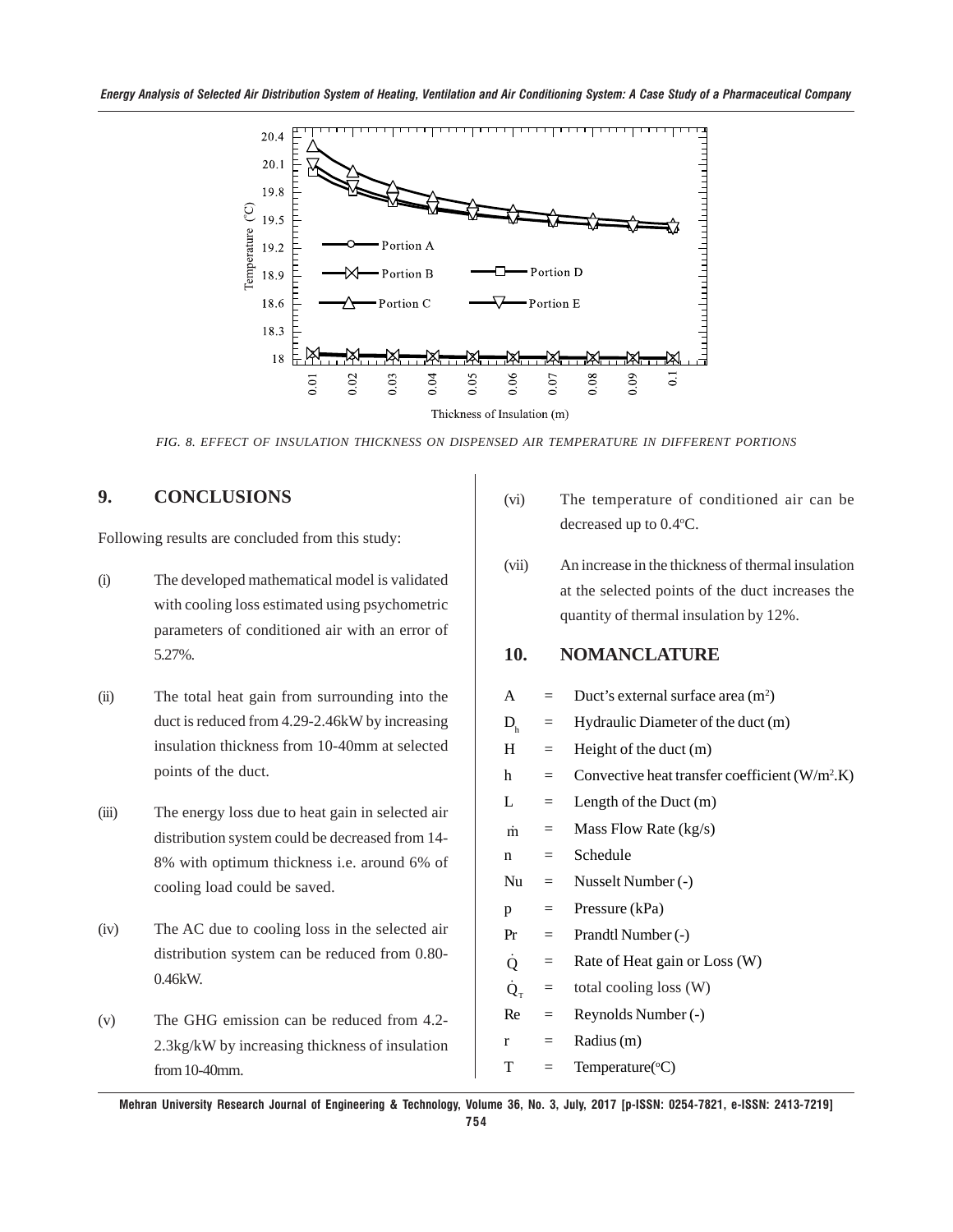| t                    | $=$                          | Thickness (m)                                           |  |  |  |  |  |  |
|----------------------|------------------------------|---------------------------------------------------------|--|--|--|--|--|--|
| U                    | $=$                          | Overall Heat Transfer Coefficient (W/m <sup>2</sup> .K) |  |  |  |  |  |  |
| $\dot{V}$            | $=$                          | Volume Flow Rate $(m^3/s)$                              |  |  |  |  |  |  |
| V                    | $=$                          | Velocity (m/s)                                          |  |  |  |  |  |  |
| W                    | $=$                          | Width of the Duct $(m)$                                 |  |  |  |  |  |  |
| у                    | $=$                          | the proportion of the uncompressed surface              |  |  |  |  |  |  |
|                      |                              | area to total surface area of the duct                  |  |  |  |  |  |  |
|                      |                              | without tip and bracing $(-)$                           |  |  |  |  |  |  |
| z                    | $=$                          | represents the proportion of the compression            |  |  |  |  |  |  |
|                      |                              | surface area of corner to total surface                 |  |  |  |  |  |  |
|                      |                              | area of the duct $(-)$                                  |  |  |  |  |  |  |
| Ζ                    | $=$                          | Enthalpy of conditioned air (kJ/kg)                     |  |  |  |  |  |  |
| <b>Greek Letters</b> |                              |                                                         |  |  |  |  |  |  |
| R                    | $=$                          | Thermal resistance (K/W)                                |  |  |  |  |  |  |
| U                    | $=$                          | overall heat transfer coefficient of the                |  |  |  |  |  |  |
|                      |                              | layers(W/m <sup>2</sup> .K)                             |  |  |  |  |  |  |
| K                    | $=$                          | Thermal conductivity (W/m.K)                            |  |  |  |  |  |  |
| $\vartheta$          | $=$                          | Kinematic viscosity $(m^2/s)$                           |  |  |  |  |  |  |
| F                    | $=$                          | friction factor $(-)$                                   |  |  |  |  |  |  |
| ε                    | $\equiv$                     | relative roughness (-)                                  |  |  |  |  |  |  |
| μ                    | $=$                          | Conversion Factor (kg/kW)                               |  |  |  |  |  |  |
| <b>Abbreviations</b> |                              |                                                         |  |  |  |  |  |  |
| AC                   | <b>Auxiliary Consumption</b> |                                                         |  |  |  |  |  |  |
|                      | CFM Cubic Foot per Minute    |                                                         |  |  |  |  |  |  |
| EES                  |                              | <b>Engineering Equation Solver</b>                      |  |  |  |  |  |  |
| PCL                  | Percentage of Cooling Loss   |                                                         |  |  |  |  |  |  |
| <b>Subscripts</b>    |                              |                                                         |  |  |  |  |  |  |
| а                    |                              | ambient                                                 |  |  |  |  |  |  |
| $avg =$              |                              | average                                                 |  |  |  |  |  |  |
| b                    | $=$                          | bracing                                                 |  |  |  |  |  |  |
| $comp =$             |                              | compression                                             |  |  |  |  |  |  |
| e                    | $=$                          | exit                                                    |  |  |  |  |  |  |
| h                    | $=$                          | hydraulic                                               |  |  |  |  |  |  |
| i                    | $=$                          | inlet                                                   |  |  |  |  |  |  |
| $ins =$              |                              | insulation                                              |  |  |  |  |  |  |
| $psy =$              |                              | psychometric                                            |  |  |  |  |  |  |
| S                    | $=$                          | surface                                                 |  |  |  |  |  |  |
| sa                   | $=$                          | supply air                                              |  |  |  |  |  |  |

 $t = tip$ 

#### **ACKNOWLEDGEMENTS**

The authors arethankful to Mehran University of Engineering & Technology, Shaheed Zulfiqar Ali Bhutto Campus, Khairpur Mir's, Pakistan, for providing all necessary facilities for the completion of this research work. Authors also would like to thank Prof. Dr. Hussan Ali Durrani, Chairman, Department of Mechanical Engineering, MUET, SZAB Campus, Khairpur Mir's, Pakistan, for his valuable input to this paper.

### **REFERENCES**

- [1] Holdren, J.P., "Population and the Energy Problem", Population and Environment: A Journal of Interdisciplinary Studies, Volume 12, pp. 231-255, 1991.
- [2] Wang, S.K., "Handbook of Air Conditioning and Refrigeration", 2nd Edition, McGraw-Hill, USA, 2001.
- [3] Hasan, A., "Optimizing Insulation Thickness for Buildings Using Life Cycle Cost", Applied Energy, Volume 63, pp. 115-124, 1999.
- [4] Tuðrul Oðulata, R., "Energy Sector and Wind Energy Potential in Turkey", Renewable and Sustainable Energy Reviews, Volume 7, pp. 469-484, 2003.
- [5] Korolija, I., Hanby, V.I., Zhang, Y., and Marjanovic-Halburd, L., "HVAC Systems Energy Demand vs. Building Energy Demand", IESD PhD Conference on Energy and Sustainable Development, De Montfort University, Leicester, pp. 117-125, UK, 2010.
- [6] Shaikh, P.H., Nor, N.B.M., Nallagownden, P., Elamvazuthi, I., and Ibrahim, T., "A Review on Optimized Control Systems for Building Energy and Comfort Management of Smart Sustainable Buildings", Renewable and Sustainable Energy Reviews, Volume 34, pp. 409-429, 2014.
- [7] Park, J., Cho, S., Lee, S.K., Kang, S., Kimb, Y.S., and Kimb, J.Y.,"Energy-Saving Decision Making Framework for HVAC with Usage Logs", Energy and Buildings, Volume 108, pp. 346-357, 2015.